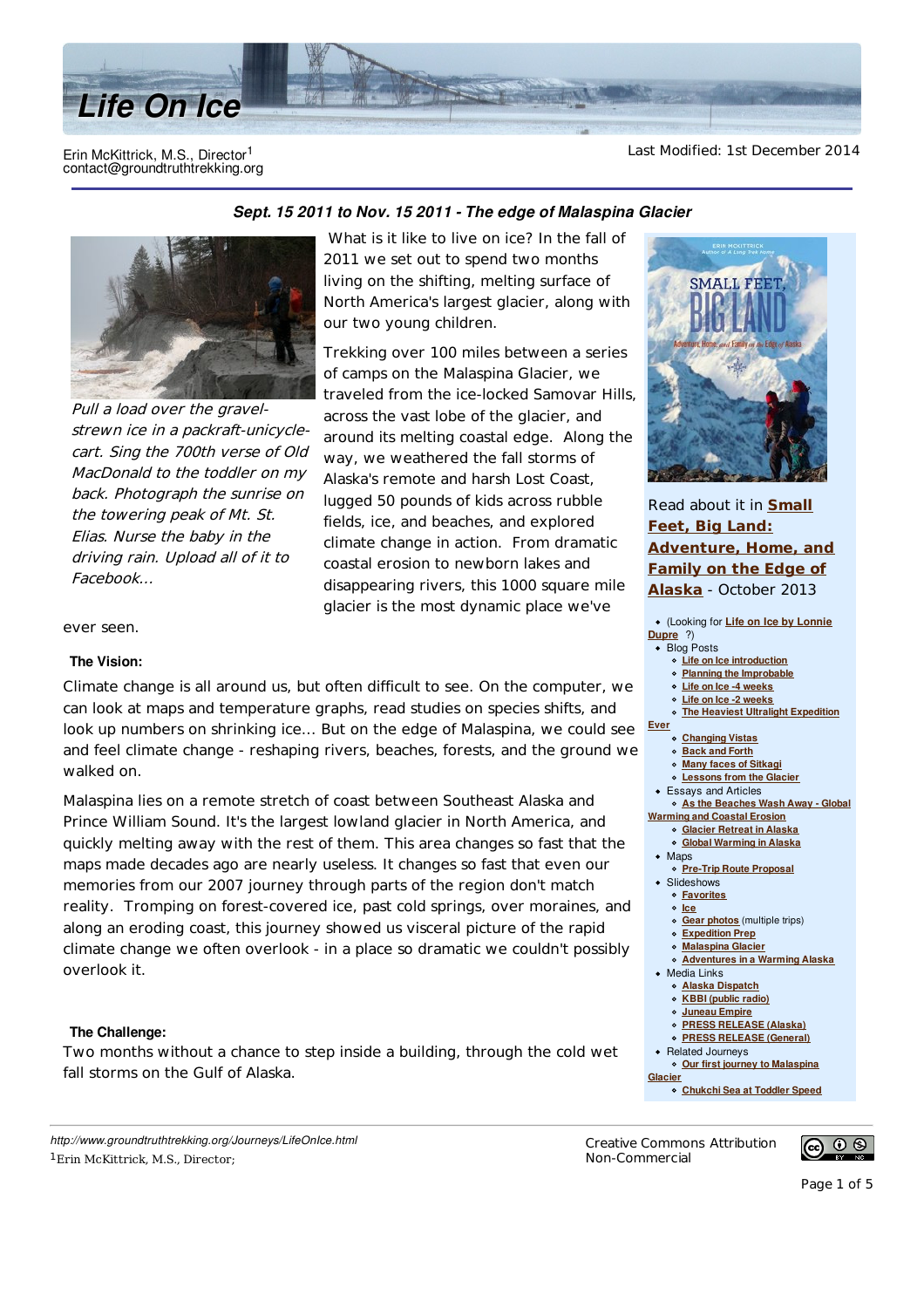Over 45lbs of children to carry, along with a packraft, a woodstove, a bear fence, and enough clothing, gear and diapers to keep the whole family comfortable.

The technology to take photos and movies of the melting glacier, make satellite updates from the field, and charge batteries without a stop in town.

## **The Logistics: Pre-trip Worries and Wonderings**

On our year-long trek from Seattle to the Aleutians, we pushed the limits of lightweight wilderness travel in harsh conditions. On our month long trek along the Chukchi Sea, we explored the edges of what was practical to do with a toddler. Now how do we combine them?

Being on Malaspina Glacier in the fall is one of the most amazing experiences we've ever had - marked by some of the

most difficult weather we've been in. And this time we have two young children too small to carry their own weight.

To allow a more in-depth exploration (and to make a trip with two babies even remotely possible), we're doing this trip base camp style. Titanium Goat is sponsoring us an awesomelooking tent that we'll be able to heat up and dry out in (around 6 pounds including the woodstove). Given the weather we expect, I suspect this will make the difference between a great adventure and some unhappy babies. Alpacka Raft has given us an extra long packraft that we can cram all four of us into. Because we'll be camping in one place for an extended chunk of time, we'll bring a small electric fence for bears. Because we'll want to do lots of photography and make updates from the field, we'll have a bunch of electronics with us. Because we won't be anywhere near a town the entire time, we'll need to recharge batteries in the field, and set up a series of food caches before we start.

We plan to be human-powered for the whole two months.

About six weeks of the journey will be in a series of three different base camps, taking day trips and short overnights between them. The other two weeks will be somehow figuring out how to move between them. Hiking around Seldovia wearing two kids on our backs makes it pretty clear we won't be able to carry all the stuff in any straightforward fasion. Plan A is being concocted by Hig right now, and may involve a bizarre packraft unicyle rickshaw cart. Plan B involves ferrying loads back and forth, planning only a few miles per day. Plan C will be invented as we need it.

If it didn't seem a little bit impossible, it wouldn't be a good adventure.

## The Logistics: How did it work out?

Everyone survived (and even enjoyed the journey). The Titanium Goat tent (and it's amazing stove) saved our a\*\*. The diapers held out. The rickshaw was an idea perhaps more clever than functional. And solar power is a difficult thing to rely on in a sleeting November.

## **Sponsors**

For this expedition, we were grateful to receive sponsorship from the Mountaineers Foundation, gDiapers,

http://www.groundtruthtrekking.org/Journeys/LifeOnIce.html Creative Commons Attribution

Non-Commercial



Old-school geologist-explorers on an expedition to Malaspina Glacier

**Trying out the prototype packraft-unicycle-cart**

With an old bike wheel and some alder branches, Hig tests out a possible way to cart kids and stuff for two months of **Life on Ice** 





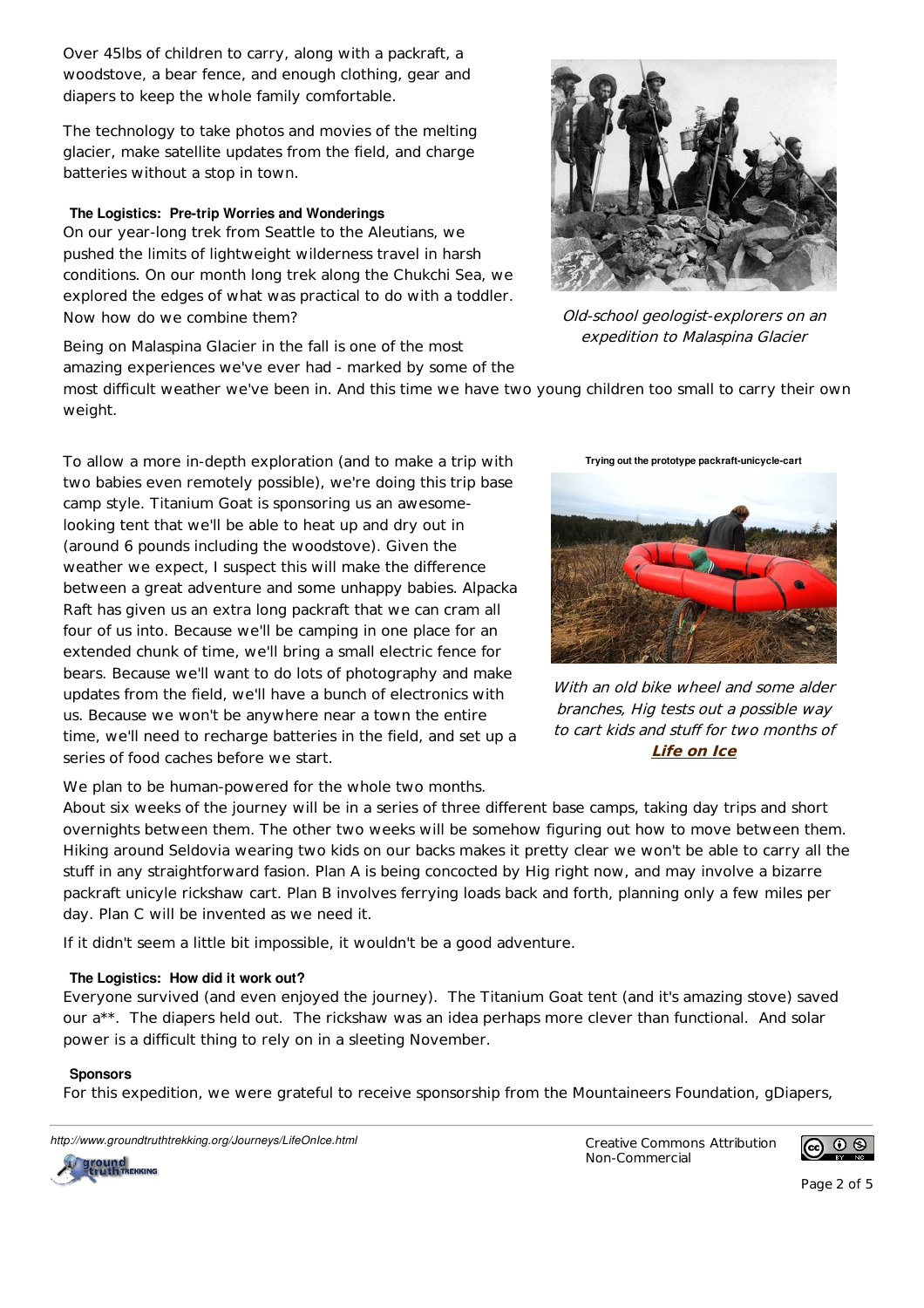Titanium Goat, Alpacka Raft, Mountain Laurel Design, and generous donors to Ground Truth Trekking.

#### **The Place:**

Malaspina Glacier is rapidly melting, like many glaciers. But at 1000 square miles of lowland ice, the sheer scale of Malaspina provided a uniquely dramatic setting to explore and live in the midst of rapid climate change. The lower edge of Malaspina bears little resemblance to the stereotypical glacial landscape of jagged crevasses on barren white ice that is commonly crossed by explorers. But as climate change accelerates, the glacial margins are the most rapidly and dramatically changing areas, and some of the most important.

**Frosty Lost Coast morning**



A frosty November morning on the lowlands near Malaspina Glacier

You might say that our family was born on the Lost Coast. During a **harrowing** 

http://www.groundtruthtrekking.org/Journeys/LifeOnIce.html Creative Commons Attribution



Date Created: 1st November 2010

## **From our First Visit...**

The first time we visited the edge of Malaspina Glacier, we knew it deserved a longer expedition. From my book, *A Long Trek Home* describing our visit in fall 2007:

**How big is that wave?** 



On the shore by Malaspina Glacier, the Lost Coast's November storms send great waves crashing over boulders.

The stream began in a spiraling whorl, bubbling up like a fountain from the top of a set of terraced steps, straight from the muddy floor of the young alder forest. The steps were made of ice. Super-cooled water rushed up from a great depth, freezing as it reached the lower pressure of the surface. Which meant that the brushy patch of alder, devils club, and salmonberry we'd been walking through was a part of the Malaspina Glacier. Hundreds of feet of ice lay

Non-Commercial

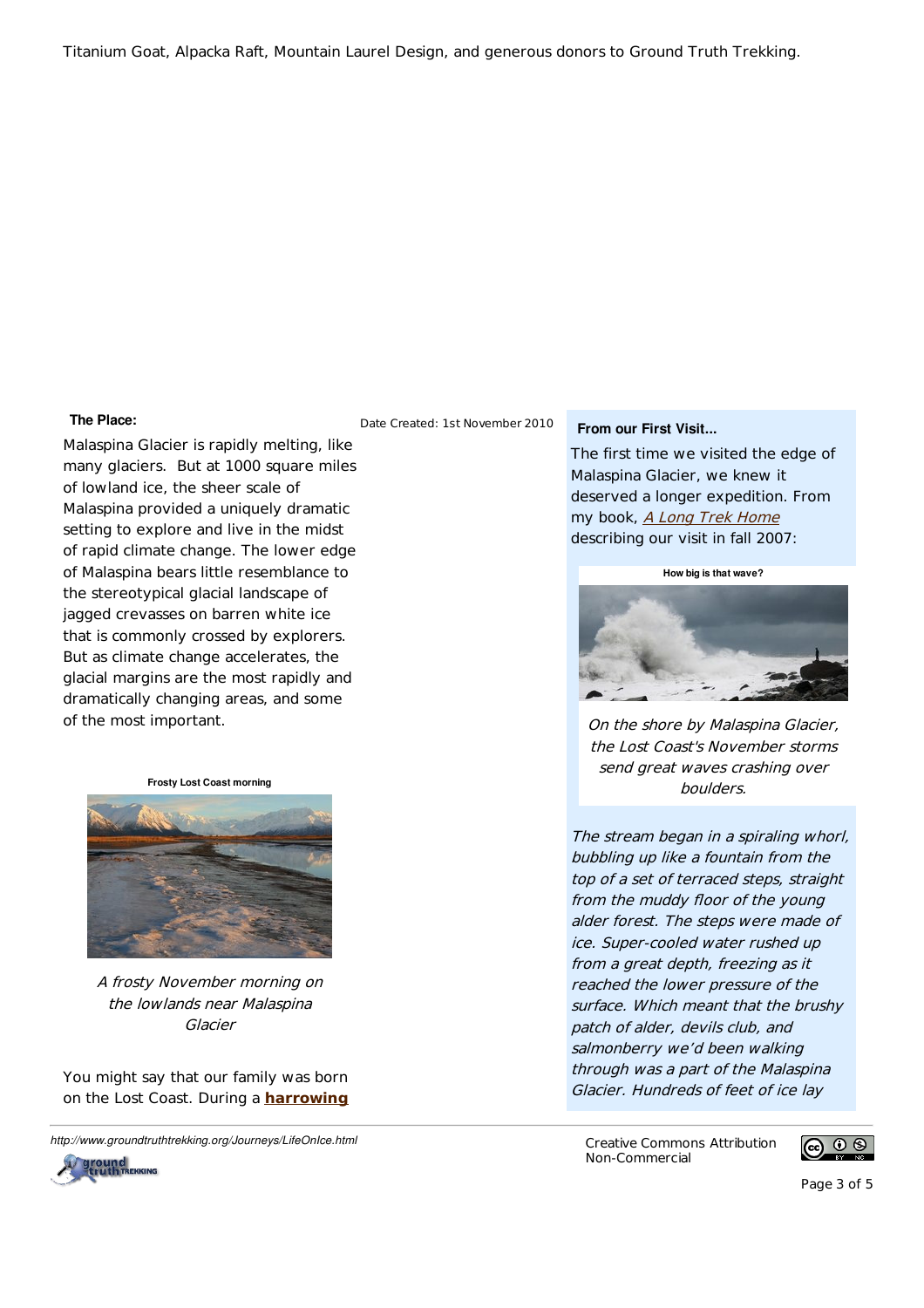#### **(and failed) attempt to cross Icy**

**Bay**, just beyond the edge of Malaspina Glacier, we made the decision to have our first child. Now a toddler, Katmai joined us on this adventure, along with his younger sister Lituya. In over 7000 miles of country, the Lost Coast stays with us as a place that seems to embody the very definition of wilderness. A place not set up for humans, and outside of human rules. The intensity of the Lost Coast was like nothing we'd ever experienced. And when it was gorgeous, it was the most gorgeous place on earth.

The fall months bring some of the most dramatic weather of the year to this harsh place. Torrential rains and driving wind storms alternate with days of beautiful low-angle light that turns the icy peaks pink and makes the surf glow orange. Travel in this region is rare to begin with - with almost no one coming in the storms.

This journey was about depth, rather than breadth. Kids slow us down. The toddler's eye view forced us to explore things in detail, making discoveries we missed altogether when we blew by this area in a couple days. At an explorer's pace (rather than an athlete's) we were able to wander back from the easiest path, looking for clues to what lies in store for a melting Malaspina.

Along the way, several quests came to join us for pieces of the journey, weathering the storms along with us, taking toddler tantrums in stride as they huddled with us in our heated tent, and seeing at least a piece of what makes Malaspina amazing.

beneath us, stretching far below sea level. We'd been walking past, or on, the Malaspina Glacier for days, but camouflaged beneath its blanket of forest and brush, we might never have noticed the ice.

Nearby, a patch of muddy grass opened onto a small lagoon—a third of a mile wide—ringed all around with bluffs of dirty ice. On top of the ice cliff, a young spruce forest waited for its inevitable demise. Trees leaned precariously over the melting bluff. Carpets of forest soil that had once lain on ice hung over the rapidly melting edge, blowing in the wind. A pile of fresh trees lay in the water below, upturned and broken. At high tide, the surf crashed over the boulders and through the narrow opening, sending streaks of sea foam across the bite-sized lagoon.



Hig packrafts beneath the ice bluffs of Malaspina Glacier, as a young forest crumbles into the lagoon.

On our thirty-year-old maps, this was the Sitkagi Bluffs. The USGS drew cliffs of ice three hundred feet high, running for miles along the shore. But the ice cliff over the lagoon was barely fifty feet tall, and we hadn't

Non-Commercial



http://www.groundtruthtrekking.org/Journeys/LifeOnIce.html commons Attribution



Page 4 of 5